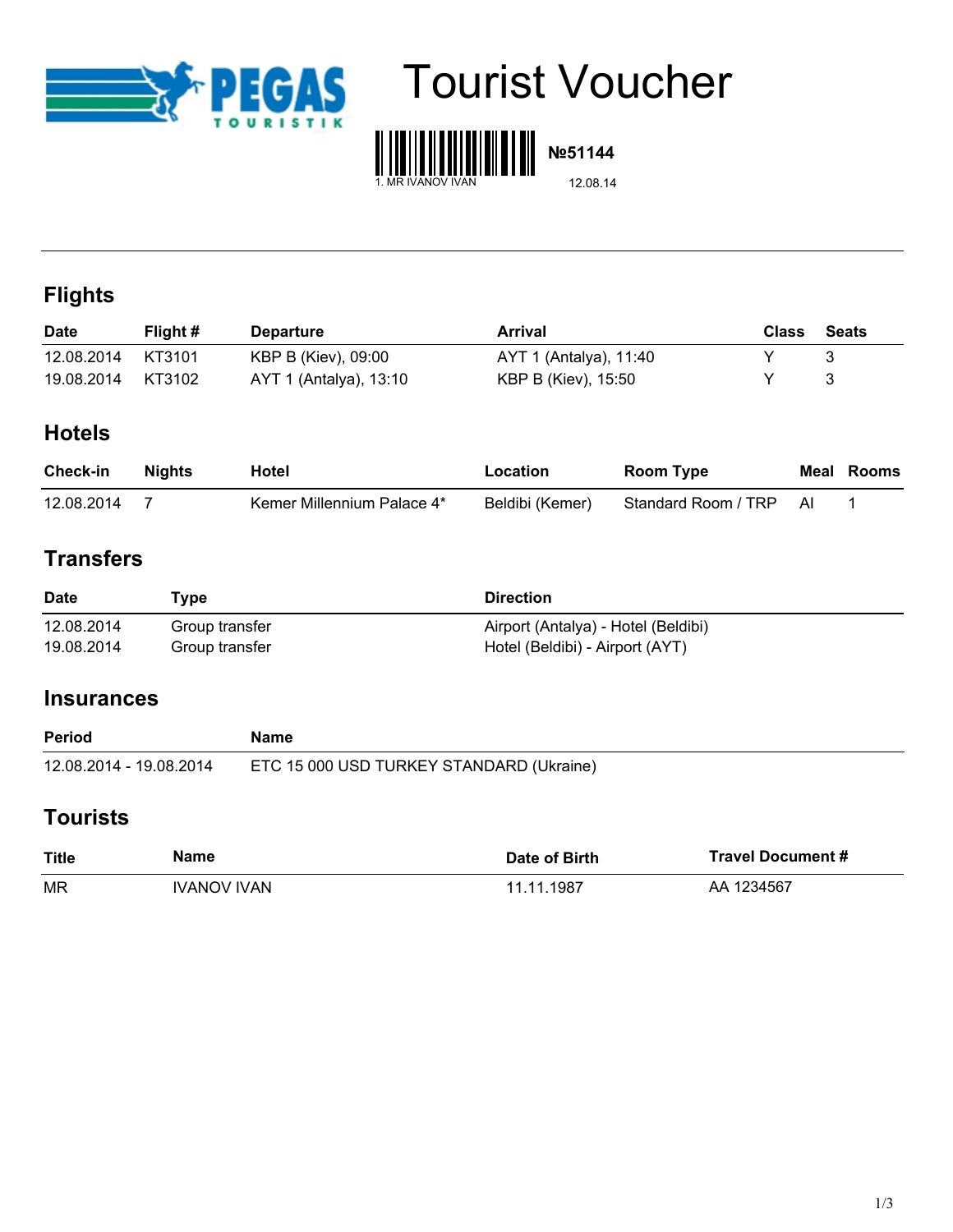



**№51144**

# **Flights**

| <b>Date</b> | Flight # | <b>Departure</b>       | Arrival                | Class | Seats |
|-------------|----------|------------------------|------------------------|-------|-------|
| 12.08.2014  | KT3101   | KBP B (Kiev), 09:00    | AYT 1 (Antalya), 11:40 |       |       |
| 19.08.2014  | KT3102   | AYT 1 (Antalya), 13:10 | KBP B (Kiev), 15:50    |       |       |

## **Hotels**

| <b>Check-in</b> | Niahts | Hotel                      | Location        | Room Type           |    | Meal Rooms |
|-----------------|--------|----------------------------|-----------------|---------------------|----|------------|
| 12.08.2014      |        | Kemer Millennium Palace 4* | Beldibi (Kemer) | Standard Room / TRP | Αl |            |

## **Transfers**

| <b>Date</b> | Type           | <b>Direction</b>                    |
|-------------|----------------|-------------------------------------|
| 12.08.2014  | Group transfer | Airport (Antalya) - Hotel (Beldibi) |
| 19.08.2014  | Group transfer | Hotel (Beldibi) - Airport (AYT)     |

#### **Insurances**

| <b>Period</b>           | Name                                     |
|-------------------------|------------------------------------------|
| 12.08.2014 - 19.08.2014 | ETC 15 000 USD TURKEY STANDARD (Ukraine) |

## **Tourists**

| Title | Name               | Date of Birth | <b>Travel Document #</b> |
|-------|--------------------|---------------|--------------------------|
| ΜR    | <b>PETROV PETR</b> | 12.12.1987    | EE 1234567               |